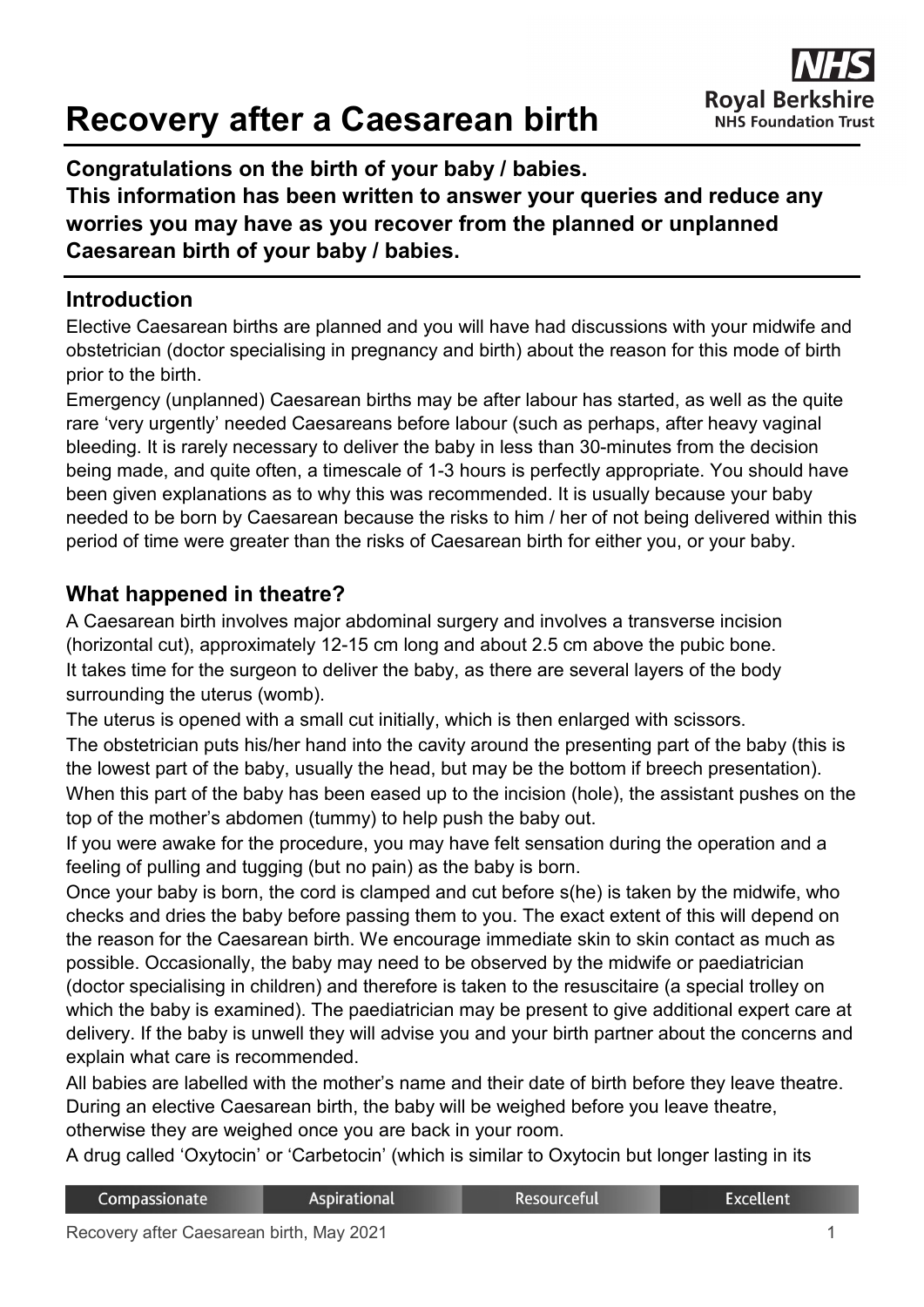effect) is given to the mother via a drip to help the placenta separate from the wall of the uterus and minimise blood loss.

The placenta and membranes are delivered and the uterine cavity (inside the womb) checked to ensure it is empty. The incision is then closed, which again takes time.

## **Care immediately after the birth of your baby**

When you leave theatre you will either go back to the delivery or recovery suite and be looked after by a nurse or midwife for approximately two hours. Regular observation of your blood pressure, pulse and vaginal blood loss will be made. You will be helped to freshen up, change into a nightdress and to sit up in the bed. At first you will be given sips of water to drink. If you feel well, you may also have a hot drink. If you have any pain we will give you pain relief drugs to help. Staff cannot give any information about you and your baby over the telephone to friends and family so please ask your birth partner to contact them.

On the recovery ward the midwife caring for you will help you and your birth partner with your baby's first feed. Many mothers find that the most comfortable position to breastfeed after a Caesarean birth is lying on your side. We can show you how to do this if you need help. If you are bottle feeding, we will support you or your birth partner to give your baby the first feed. Your birth partner can be with you during your stay in the recovery ward or delivery suite. However, we cannot allow other visitors because other patients are recovering or in labour in these areas. Please speak to the midwife caring for you about specific visiting arrangements as these are currently subject to change.

# **Complications after a Caesarean birth**

Caesareans are safe, but many women experience minor 'complications'. As a preventative measure we give you a dose of antibiotics at the time of delivery to minimise the risks of infection.

- Bladder infection (cystitis).
- Anaemia.
- Infection in the lining of the uterus (womb).
- A wound infection is common, probably affecting up to 1 in 20 mothers, despite them being given a preventive dose of antibiotics at the time of delivery. For most women this is an inconvenience but some will have more prolonged infections which delay healing. See more information below.
- A chest infection is also possible but more so in smokers and after a general anaesthetic.
- The more serious complications include:
	- o Surgical complications such as damage to bladder, venous thrombosis (blood clots in the veins of the legs) 1 in 300, as compared to 1 in every 1000 pregnant women overall. Treatment for this condition involves the use of blood thinning medication for several months after the clot is detected.
	- o Pulmonary embolus (when a clot in a leg vein breaks off and then lodges in the patient's lungs) affects 1 in every 100 patients who have had a deep vein thrombosis and this can be fatal. To prevent this complication women who are at a higher risk of developing blood clots are given injections of a blood thinning drug called 'Tinzaparin' every day into the abdomen or thigh and this may continue for either 10 days or 6 weeks so will need to be continued at home.

| Compassionate | Aspirational | Resourceful | <b>Excellent</b> |
|---------------|--------------|-------------|------------------|
|---------------|--------------|-------------|------------------|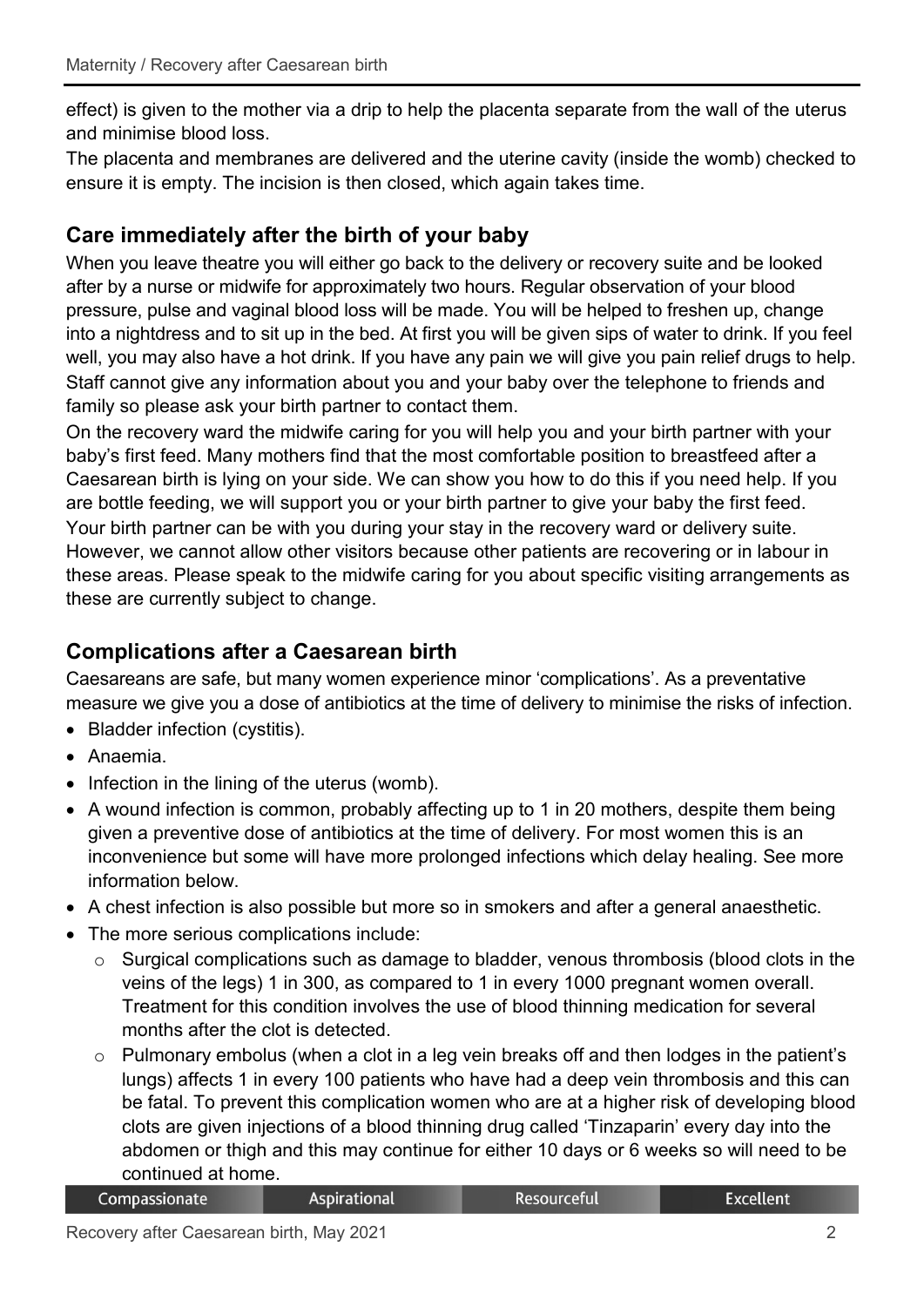- o Massive haemorrhage (bleeding) leading to hysterectomy: in the Royal Berkshire NHS Foundation Trust in approximately 1 per 6000 deliveries (based on local audit).
- There is some evidence that mothers who have had two Caesarean deliveries in the past have a higher chance (1 in 50) than mother who have not had Caesarean deliveries before of having a low lying placenta across the front of the inside of the uterus (major placenta praevia), which may be difficult to remove once the baby is born (placenta accreta, percreta or increta).

# **Possible problems for your baby**

Most babies born by Caesarean birth are well after birth. However, a small number of babies may develop problems. In most cases, the baby will be seen by a neonatologist (baby doctor) and will be able to stay with his or her mother. However, a few babies will need to go to the Neonatal Intensive Care Unit, which is called Buscot Ward on Level 6.

## **Common problems of newborn babies are:**

- **Getting cold:** Newborn babies are not good at keeping themselves warm and chill easily. To avoid this happening, your baby will be dried thoroughly after birth and either placed skin to skin with you or wrapped in blankets. A hat is very important as we know babies lose heat from their heads. Your baby's temperature will be checked regularly to ensure they are not getting cold.
- **Breathing problems:** Some babies have difficulty with their breathing after birth. A sign that a baby is having breathing difficulties is usually that they may breathe faster or their breathing may be noisy called 'grunting'. This can be for many reasons. The most common reason is that a small amount of fluid has remained in the baby's lungs and has not fully cleared at birth; this happens to about one baby in 50 at 39 weeks, 1 in 25 at 38 weeks and 1 in 12 at 37 weeks, and is more likely to be seen in babies born before their mother has contractions (i.e. mothers having planned a Caesarean birth).

If your baby appears to have breathing difficulties, a member of the neonatal team will be asked to assess the baby. Mild problems often settle quickly. The doctor may leave the baby with you and come back later to check all is well. Babies who have more severe difficulties will be transferred to Buscot Ward where they can be given any special treatment that may be needed.

• **Low blood sugars:** Babies have stores of energy to use in the hours after birth. Sometimes, this energy may be used up during delivery or if the baby is cold, they may not use it properly. If the midwife is worried, she/he will test your baby's blood sugar level by taking a drop of blood from the baby's heel. Feeding your baby usually resolves a low sugar level. If the level is very low or your baby appears unwell in any way, he/she will be seen by a member of the neonatal team.

# **Neonatal Intensive Care Unit – Buscot Ward**

If your baby is taken to Buscot Ward it may take up to an hour for the staff to assess your baby and to make him / her comfortable. This can be an anxious time for you. Your partner will be able to go to Buscot Ward as soon as the baby is settled. Later in the day you can be taken in a chair to Buscot Ward to see your baby.

| Compassionate | Aspirational | Resourceful' | <b>Excellent</b> |
|---------------|--------------|--------------|------------------|
|               |              |              |                  |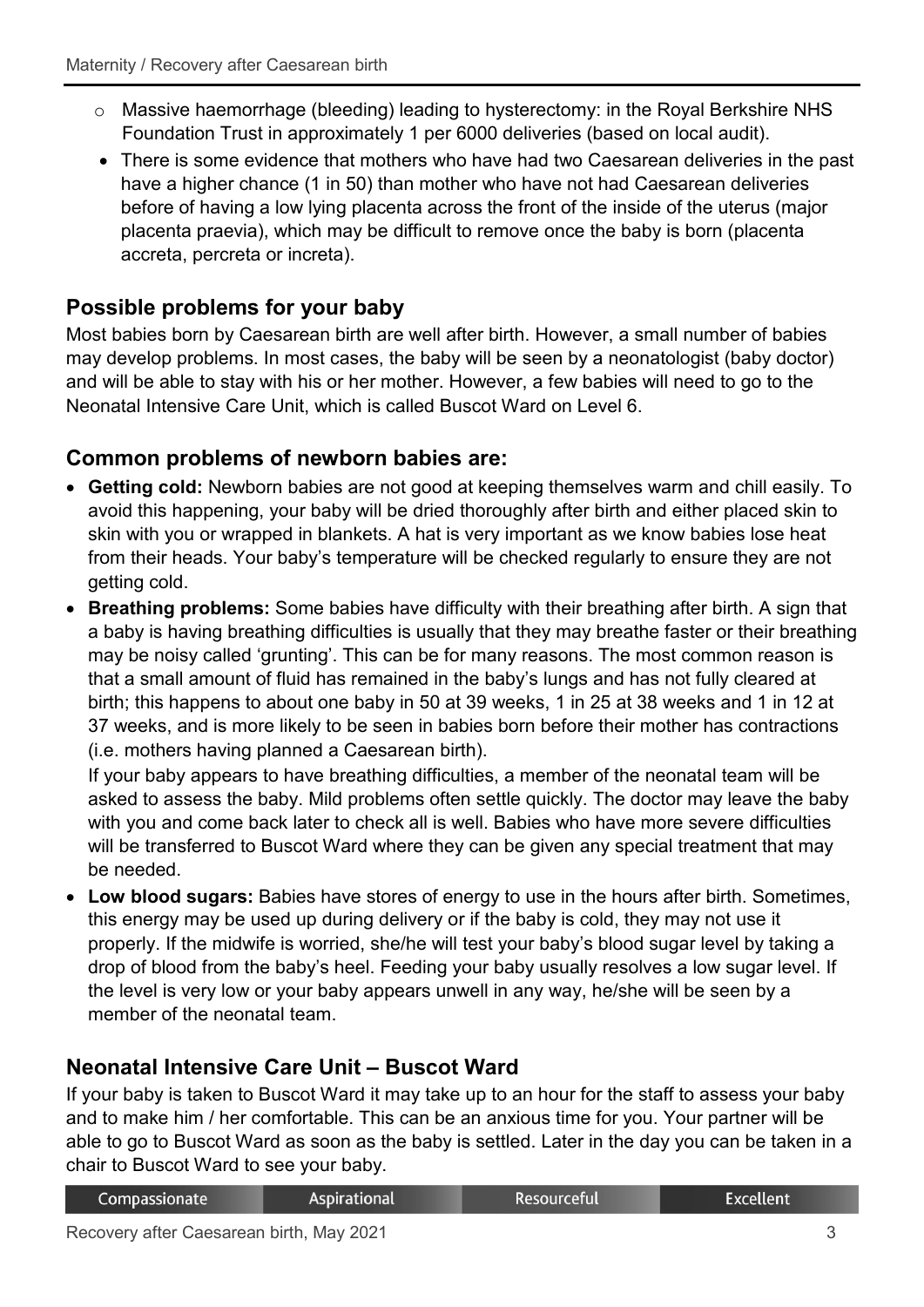#### **Care on the postnatal ward**

After your stay in recovery or Delivery Suite, you will be transferred to the postnatal ward on level 4. However, some women may need to stay on the Delivery Suite for further monitoring, e.g. women with raised blood pressure or who have lost a lot of blood during the delivery or any other complications of surgery.

# **Moving about**

The ward staff will offer you help and assistance with baby care, feeding and helping you to move around. We advise you to ask for assistance the first time you get out of bed.

Please feel free to ask for help when you need it. If you have been awake, the feeling and movement in your legs will return during the day and you will be able to get out of bed as soon as your legs feel strong enough.

Please ensure that you move your ankles and calves whilst you are in bed to prevent blood clots forming in the backs of your legs (a DVT – deep vein thrombosis).

It is important to be getting out of bed and moving around gently as soon as you feel able, to reduce the risk of both DVT and chest infections delaying your recovery. Women who are at a particularly higher risk of these complications are prescribed treatment to reduce the risk of such problems.

The urinary catheter (tube in the bladder) will be removed approximately 12 hours following the operation and the 'drip' in your arm will be removed when you move upstairs to the ward. The staff will ask you to measure how much urine you are able to pass when you use the bathroom: please tell us if only small volumes are being passed.

#### **Pain relief after the Caesarean**

You will feel some pain and discomfort after the operation. The best way to control this is to have regular pain relief to make sure that you are comfortable and able to move around. Ward drug rounds are done regularly; however, please ask the midwives if you need pain relief.

# **There are several ways to give you pain relief after a Caesarean birth:**

- If you have had a spinal or epidural, a long acting painkiller will be used.
- Painkilling suppositories (capsules) are often given at the end of the operation into your back passage.
- You will be given tablets of paracetamol, ibuprofen and dihydrocodeine to take at regular intervals.
- If you need more pain relief, liquid morphine (Oramorph) is available and some women need an injection into a drip (morphine or similar drug). This is called patient-controlled analgesia or PCA and is a safe way of controlling the amount of painkiller yourself.
- If you are taking dihydrocodeine and breastfeeding please read the leaflet 'Pain relief when [breastfeeding'](https://www.royalberkshire.nhs.uk/patient-information-leaflets/Maternity/Maternity---pain-relief-when-breastfeeding.htm).

# **Eating and drinking**

If you feel that you would like something to eat and drink, start off with something light, e.g. water, a couple of plain biscuits and maybe a sandwich. Avoid fizzy drinks, fruit or a heavy meal.

| Compassionate | <b>Aspirational</b> | Resourceful | Excellent |
|---------------|---------------------|-------------|-----------|
|---------------|---------------------|-------------|-----------|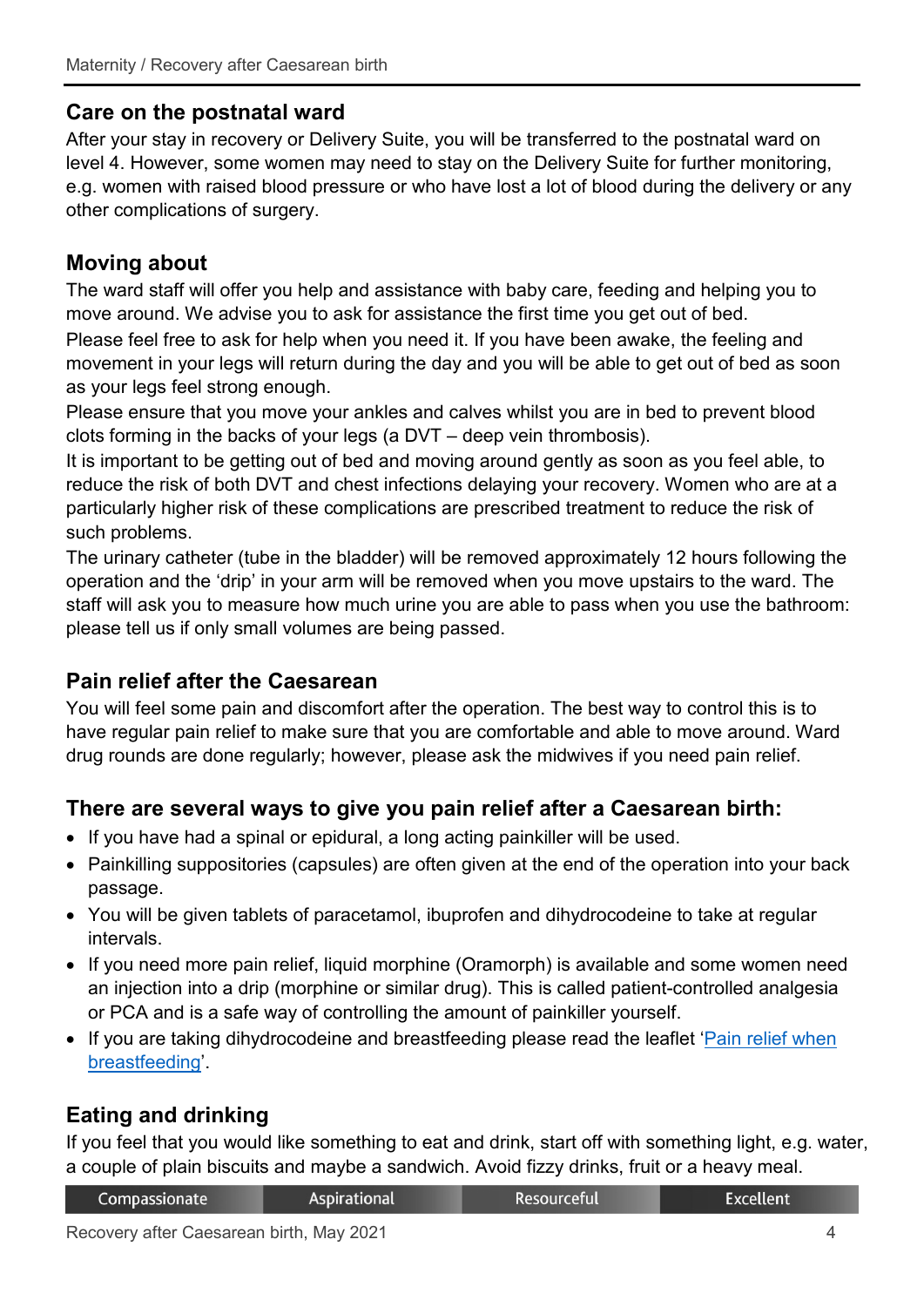#### **Personal care**

When you feel ready, you can get up and have a wash or a shower. Your partner may be of great help during this time, helping you to and from the shower or looking after the baby while you are in the shower. We encourage you to get out of bed as soon as your legs are strong enough (if you have had a spinal or epidural); however, please do not do this without assistance.

## **Blood loss**

After a Caesarean delivery, you will have vaginal blood loss. Usually, the blood loss lasts for several weeks. Your midwife will ask you about your blood loss – she / he will also feel your tummy to check that your uterus (womb) is returning to its normal size.

#### **Your wound**

You will have a dressing across your wound and this will remain for five days unless it becomes soaked. If necessary, another dressing will be applied. The midwives will advise you on how to care for your wound. If your BMI is over 35, a negative pressure dressing will be used called PICO. This has been shown to reduce wound infections for ladies with a higher BMI.

You may have a very small tube coming from your tummy. This is a drain and it will be removed the day after your operation.

You may have some stitches across the wound. Your hospital or community midwife will let you know when or if, the stitches are to be removed.

The wound site may be bruised and sore in the first few days. New patches of redness, oozing from the stitches or increasing discomfort may be signs of infection, so do tell your midwife or doctor if you notice these signs.

#### **Wound care**

Your community midwife will check your wound and your abdomen to make sure there are no signs of infection. It is common to still feel sore and tender around the wound for several weeks. However, this discomfort will get better over three to four weeks. If your wound becomes hot to touch, looks red, or there is a discharge you must contact your GP in the first instance for advice as you may have an infection. Some women also complain of a feeling of numbness around the wound. This is normal and will gradually get better.

#### **How to prevent and detect a wound infection after a Caesarean**

- After a shower, dry the surrounding area carefully using your own towel. Do not share towels.
- It is normal to see some staining on the dressing.
- The dressing will be removed on day 5.
- Make sure your underwear does not rub against the wound or cause any unnecessary friction or pressure on it.

#### **What to do if you suspect you have a wound infection**

- Visit your GP or midwife who will swab the wound and may prescribe antibiotics.
- Your wound will be covered with a dressing that may need to be changed regularly.

|  |  | Compassionate | Aspirational | <b>Resourceful</b> | Excellent <sup>1</sup> |
|--|--|---------------|--------------|--------------------|------------------------|
|--|--|---------------|--------------|--------------------|------------------------|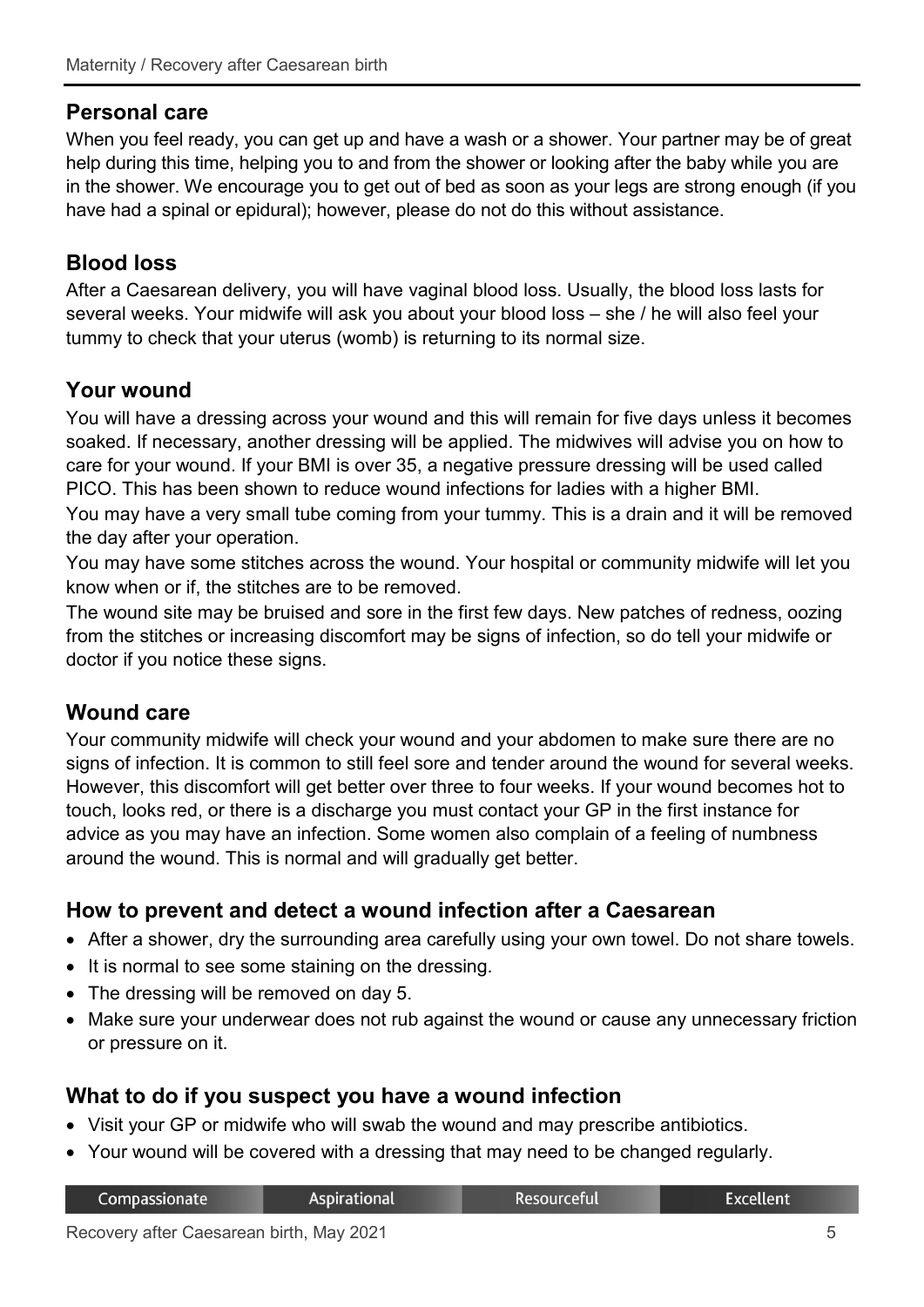#### **Normal wound healing**

- Slight redness along wound.
- Possibly some swelling.
- Possibly some pain.
- Small amount of clear fluid coming from wound.

#### **Possible wound infection**

- Increasing redness.
- Increasing swelling.
- Increasing pain or tenderness (especially at rest).
- Change in the colour of fluid, increasing amounts of fluid or odour of fluid coming from the wound.
- Developing a higher than normal body temperature.
- Feeling generally unwell.

## **Going home**

- You will probably go home on the first or second day after your Caesarean birth. If you or your baby / babies require any medical treatment, then this will be delayed. A community midwife will contact you and arrange to see you the day after you go home.
- You will be given a prescription for laxatives and painkillers (dihydrocodeine) to take home. You should take these in addition to regular paracetamol and ibuprofen, if needed. If you have been prescribed injections to prevent clots forming, please continue with these until your supply runs out.

# **Travel and driving**

- Please be aware that you are required by law to wear a seatbelt when travelling by car, even if your tummy is sore.
- Most insurance companies do not provide cover for mothers who drive within six weeks of a Caesarean. Please check with your insurance company about the cover they provide for you.
- Babies must be taken home from hospital in a properly fitted car seat.

#### **Moving about and exercise**

- Once home, you will begin to feel better and find moving around easier. You may even feel well enough to go for a short walk. A leaflet about postnatal exercises is available from your hospital midwife. It is important to continue these exercises at home. Your community midwife can also advise you.
- You should not go swimming or start pre-pregnancy exercise until six weeks after your Caesarean birth.

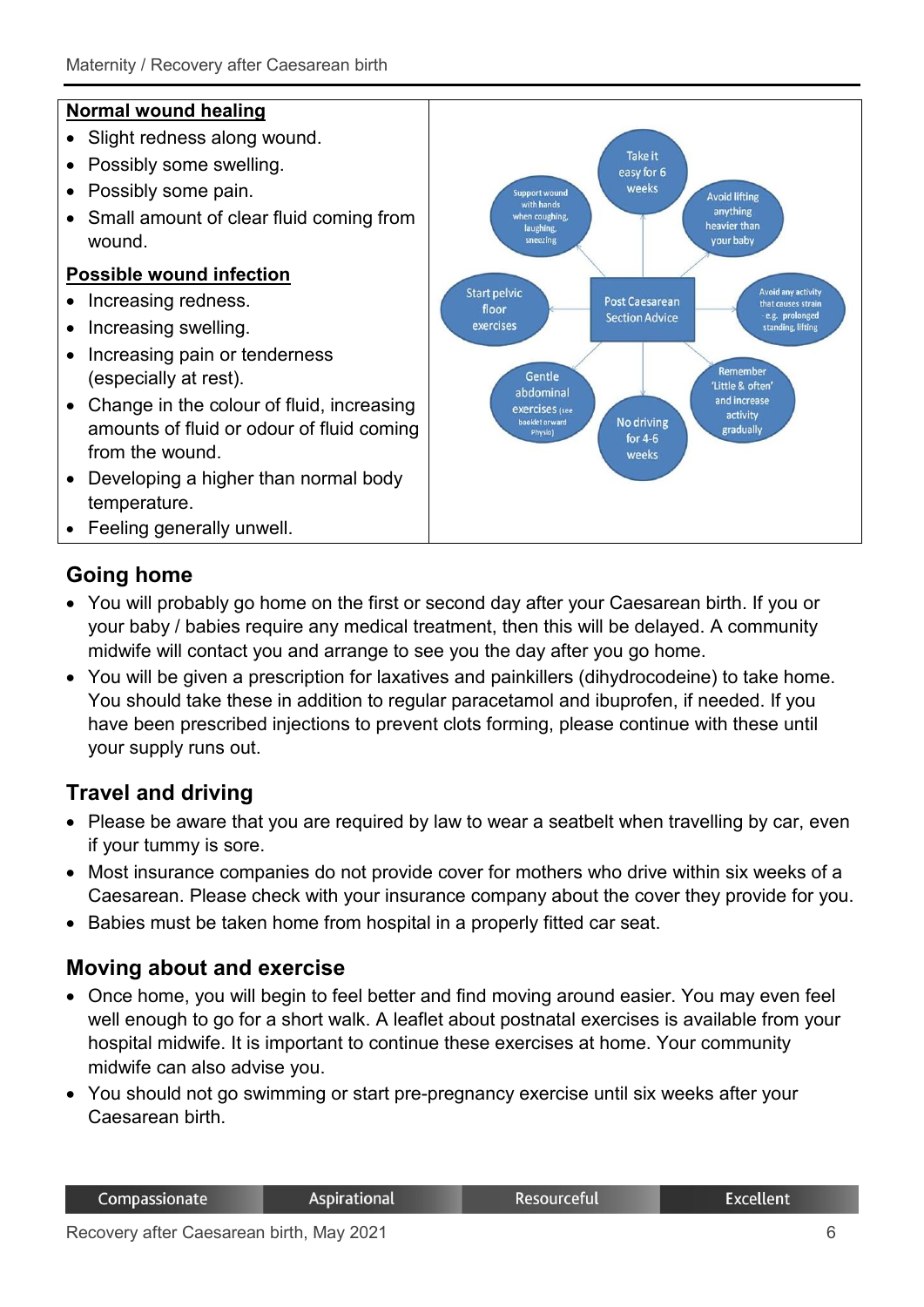#### **Rest**

• It is still important to rest as much as possible. For at least two weeks following your operation it is a good idea to arrange for help at home from your partner, a relative or friend. Somebody to do the shopping and ironing is especially helpful. It will probably take several weeks for you to return to all your normal activities. If you have any concerns about this, please discuss them with your community midwife.

# **Next birth**

• The obstetrician who delivered your baby will have written in your records, and on a letter to your surgery, whether your next baby could be born normally, or whether you should be advised to have a repeat Caesarean. Most mothers who have had a single Caesarean can safely have their next baby normally.

## **Pain relief at home**

• You will still feel some pain and discomfort once home. Paracetamol and Ibuprofen should be suitable painkillers and you are advised to have supplies of these at home. Other 'prescription only' painkillers will be prescribed for you and you will have been advised to get these before you come into hospital.

## **Sex after a Caesarean**

It will take up to six weeks for your internal stitches to heal completely. We advise that you do not have sexual intercourse before your postnatal check at six weeks.

# **Further information**

Prior to an elective Caesarean birth high risk women are seen in the anaesthetic antenatal clinic. Low risk women are seen during the week before an elective Caesarean birth by a midwife who is able to contact an obstetrician or anaesthetist if need be, to enable further questions to be answered.

If you have had an emergency Caesarean birth and want any more information please speak to your midwife who will be able to answer your questions or refer you to the most appropriate place for this to happen.

# **Acknowledgements**

The information in this booklet is based on good evidence. Please speak to an anaesthetist or obstetrician if you wish to be given any of the references used.

The information on anaesthetics has been adapted from that written by the Information for Mothers Subcommittee of the Obstetric Anaesthetists Association. There is more information accessible through the Obstetric Anaesthetists Association on [www.oaa-anaes.ac.uk](http://www.oaa-anaes.ac.uk/) (Look for the 'Information for mothers' link in the left column).

The information on enhanced recovery is based on an NHS improvement document: 'Fulfilling the potential: a Better journey for patients and a Better Deal for the NHS', [http://www.natcansat.nhs.uk/dlhandler.ashx?d=pubs&f=er\\_better\\_journey.pdf](http://www.natcansat.nhs.uk/dlhandler.ashx?d=pubs&f=er_better_journey.pdf)

| Compassionate | Aspirational | Resourceful' | Excellent |
|---------------|--------------|--------------|-----------|
|               |              |              |           |